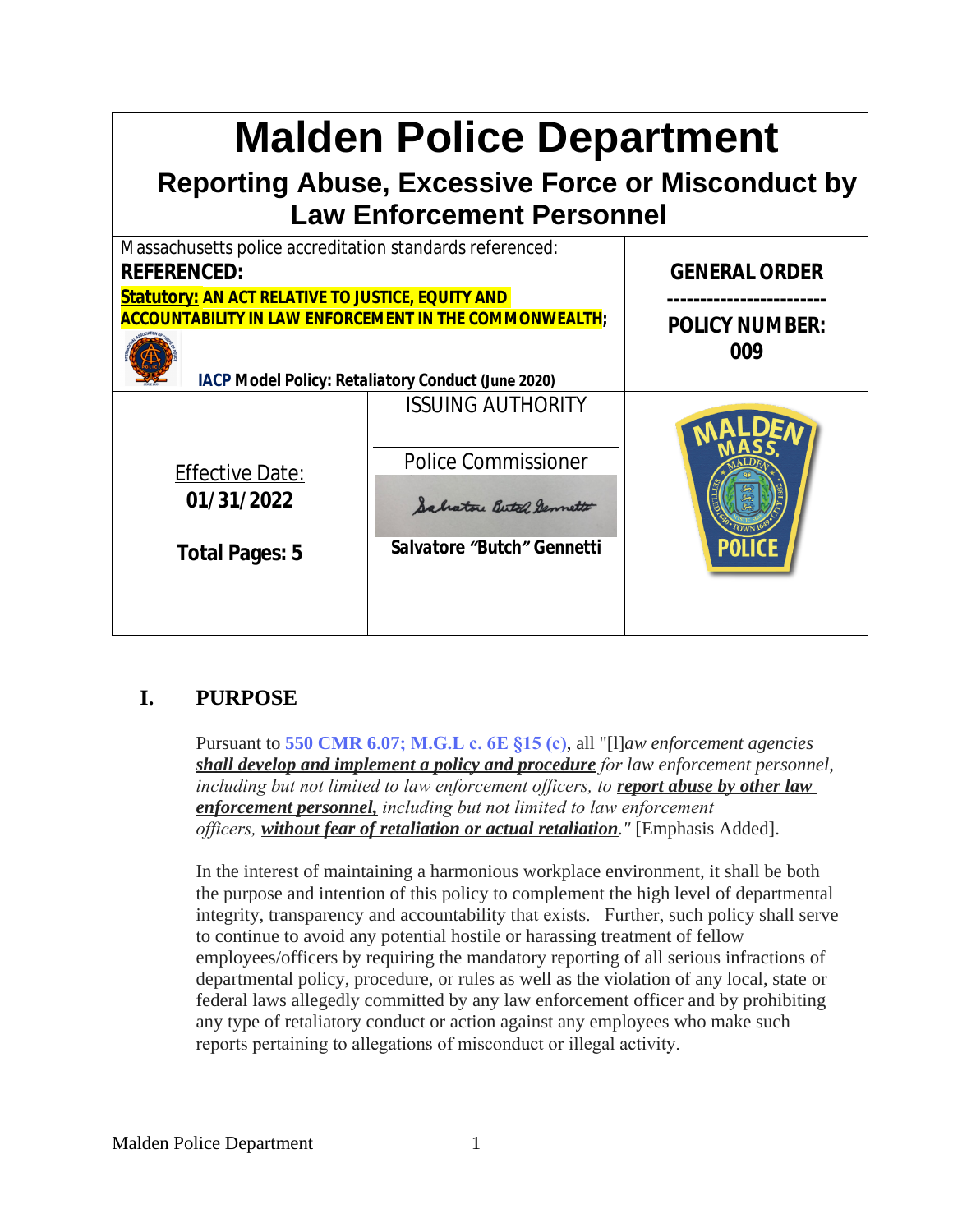## **II. POLICY**

The Malden Police Department strictly prohibits any type of retaliatory conduct against or interference with any employee who either reports, assists, or seeks to report breaches of department policy, procedures, or rules and/or violations of local, state or federal law allegedly committed by a law enforcement officer. In addition, such employees who report abuse, misconduct, excessive force, or violations of the law, allegedly committed by other law enforcement personnel, shall do so without fear of retaliation or actual retaliation.

#### **III. DEFINITIONS**

**Affirmative Duty**: The personal responsibility and obligation of an employee to report wrongdoing or prohibited conduct — rather than to provide such information only when requested to do so.

**False Report**: A report that is not made in good faith and is based on information that is known or reasonably likely to be inaccurate; intentionally or negligently ignores exculpatory or mitigating information; or is made with the purpose of harassing or wrongly incriminating another employee.

**Good Faith Report**: A report that provides allegations concerning an employee who is reasonably believed to have purposely committed a serious violation of departmental policy, procedures, rules, or laws.

**Public Disclosures**: Statements made to the media or information entered in any forum that is available to the public—such as social media websites—that provides information that is critical of this department, its personnel, or both.

**Retaliatory Conduct:** Conduct or action designed to serve as retribution against an employee who, in good faith, has reported or otherwise provided information regarding misconduct against another employee.

- In the context of this policy, retaliatory conduct includes any deliberate, purposeful actions or failures to act directed against employees that cause or that could reasonably be expected to cause physical harm, property damage, significant emotional stress, or other serious negative effect on another employee; designed to ridicule or embarrass; or could seriously impair the efficiency, safety, or effectiveness of that employee, this department, or both.
- Such conduct may take many forms, including but not limited to bullying; persistent offensive comments, threats, or intimidation; false accusations; isolation; ostracism; posting of secure or personal information on the Internet; or acts that malign or disparage an individual's reputation.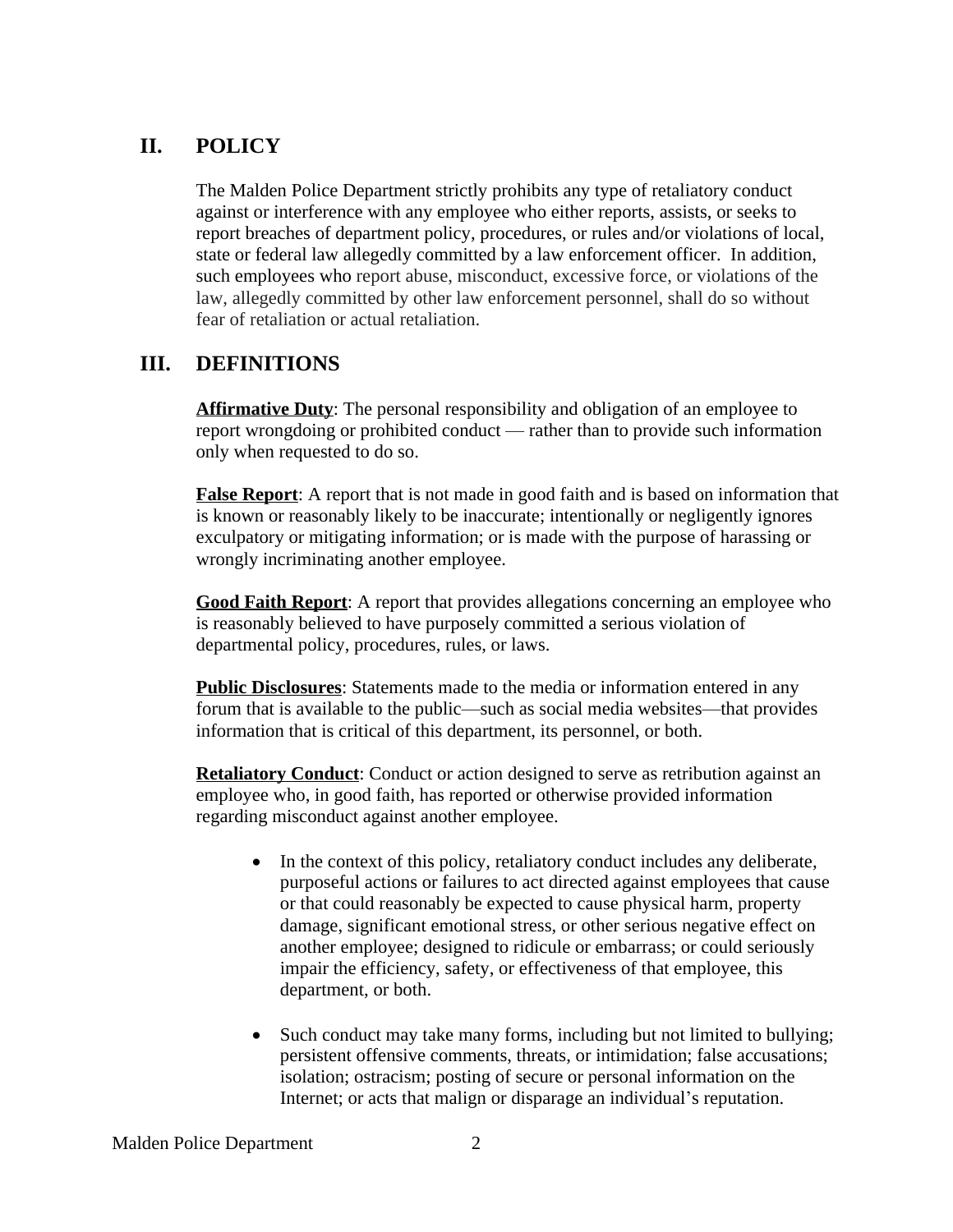**Serious Acts of Misconduct:** A deliberate act or failure to act that could reasonably form the basis for significant disciplinary action against an employee. Such disciplinary action is usually in the form of suspension, reduction in rank, reassignment/transfer, termination or other separation from employment.

### **IV. DUTY TO: INTERVENE / REPORT / WRITTEN REPORT**

- 1. An officer present and observing another officer using or attempting to use physical force, including deadly force, beyond that which is necessary or objectively reasonable based on the totality of the circumstances, **shall intervene** to prevent the observed officer's use of unnecessary or unreasonable force, regardless of the rank of the officer so observed, unless intervening would result in imminent harm to the officer or another identifiable individual.<sup>1</sup>
- 2. An officer who observes another officer using physical force, including deadly force, beyond that which is necessary or objectively reasonable based on the totality of the circumstances **shall report the incident to an appropriate supervisor** as soon as reasonably possible but not later than the end of the officer's shift. The officer **shall prepare a detailed written statement describing the incident** consistent with uniform protocols. The officer's written statement shall be included in the supervisor's report. 2
- 3. A law enforcement agency shall develop and implement a policy and procedure for law enforcement personnel to report abuse by other law enforcement personnel without fear of retaliation or actual retaliation.<sup>3</sup>
- 4. The failure of a law enforcement officer to intervene as set forth herein may subject the officer to de-certification by the Commission.<sup>4</sup>

# **V. PROCEDURES**

#### **A. Duty to Report Misconduct:**

<sup>&</sup>lt;sup>1</sup> M.G.L. Chapter 6E Section 15 (a); 550 CMR 6.06

<sup>2</sup> M.G.L. Chapter 6E Section 15 (b)

<sup>3</sup> M.G.L. Chapter 6E Section 15 (c); 550 CMR 6.06

<sup>4</sup> 550 CMR 6.06

Malden Police Department 3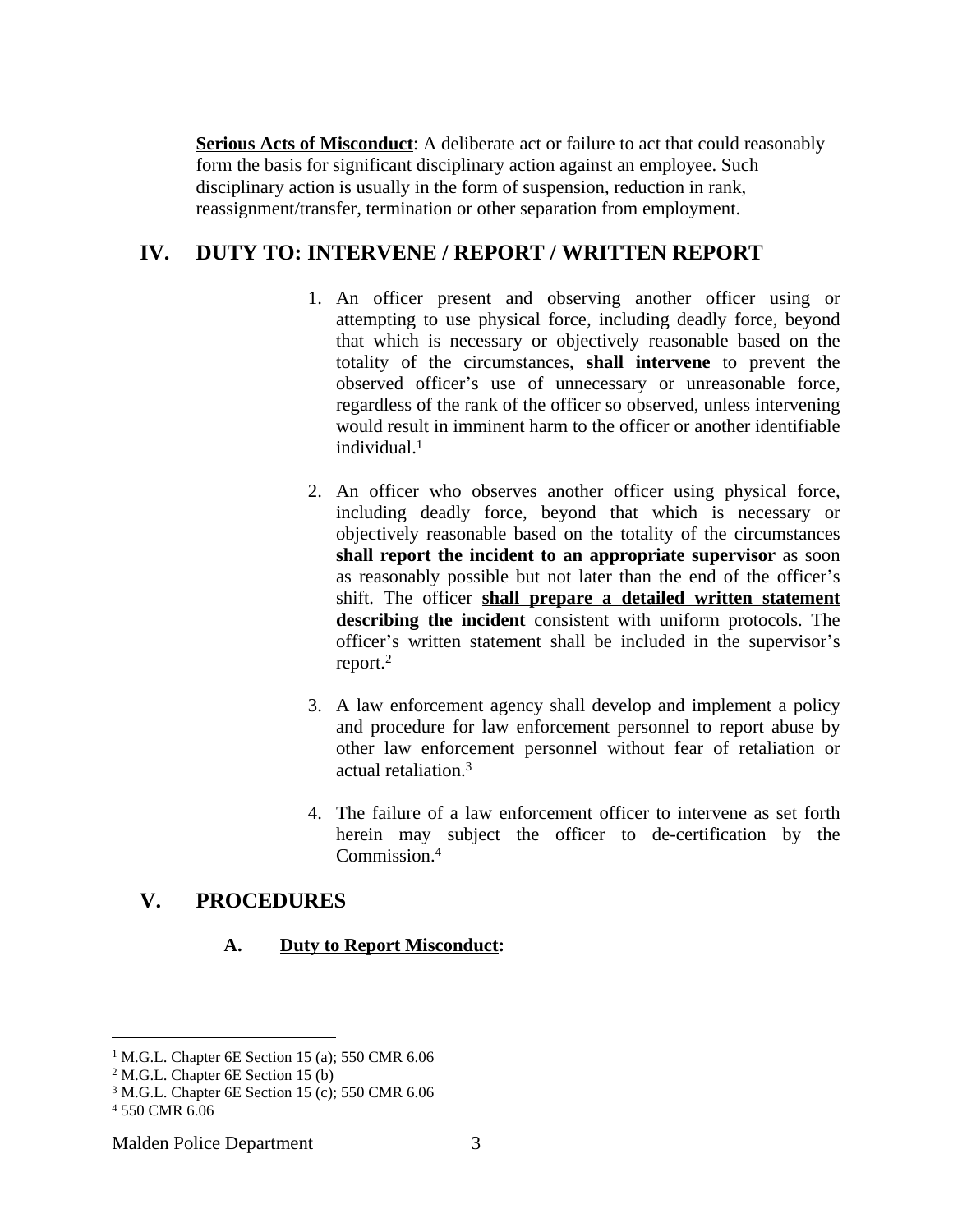- 1. All employees of this department have an affirmative duty to report all serious acts of misconduct both verbally to a Supervisor and in writing. Failure to report shall result in corrective or disciplinary action.
- 2. Serious acts of misconduct should be reported to the complaining employee's immediate supervisor. If the supervisor is suspected of involvement in the misconduct, the report should be made to the next higher-ranking employee in the department's chain of command.
- 3. In situations involving highly egregious offenses or illegality that may have serious or broader implications, a complaint may be made directly to the Chief. Examples include, but are not limited to, broad-based corruption, conspiracy among employees, or offenses involving or including high-ranking officers or members of government.
- 4. All employees have an affirmative duty to cooperate fully during the investigation of any allegation of employee misconduct whether conducted by this department or another authorized authority.<sup>5</sup>

## **B. Retaliatory Conduct:**

- 1. Retaliatory actions against employees who make good faith complaints or disclosures of misconduct against another employee are strictly prohibited. Such acts will form the basis for charges of misconduct, resulting in serious disciplinary action. Any complaint of retaliatory conduct shall be submitted to the complaining employee's supervisor. If the supervisor is the subject of, or is involved in the complaint, an employee shall submit the complaint to the next higher-ranking employee in the chain of command. Such complaints shall thereafter be submitted to the Internal Affairs Unit.
- 2. Additionally, any employee who has been subjected to any form of retaliatory conduct by fellow employees are strongly encouraged to seek assistance through departmental resources or additional services offered by the City of Malden's Human Resources Department.

# **C. Public Disclosures and Legal Remedies:**

1. This policy does not limit an employee's right to make public disclosures that are deemed to be of public concern and are thus protected by the First Amendment. Please remember that protection of speech regarding employment has certain limitations, so employees are encouraged to consult with the MPPA/MassCop Legal Counsel and/or the Chief of Police on work-related speech and dissemination of information prior to making such public disclosures.

<sup>5</sup> See Policy No. 007 Internal Affairs Investigation Policy